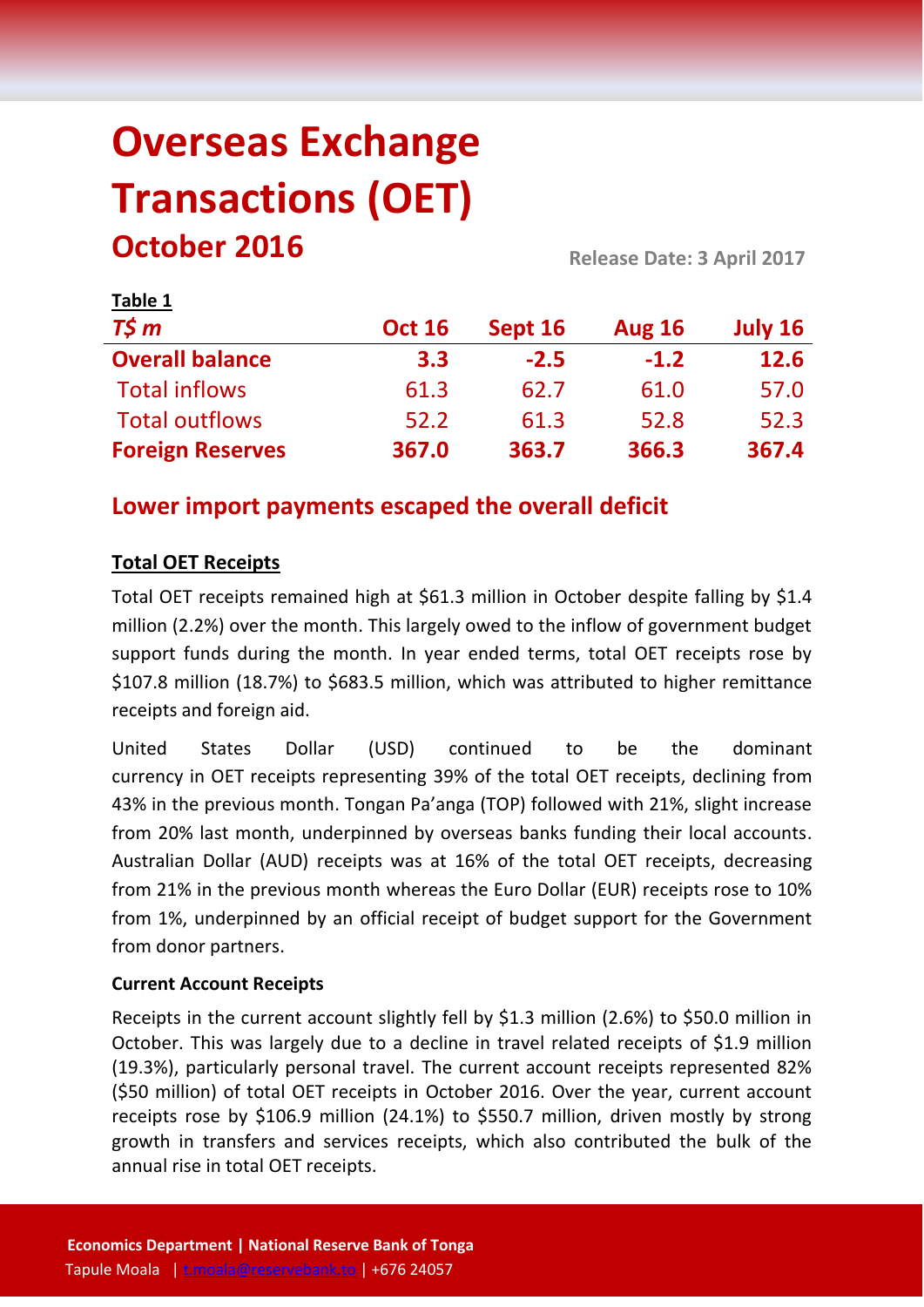Transfer receipts rose further in October 2016 to \$32.7 million, \$1.3 million (4.2%) higher than the previous month. This was a result of a \$2.9 million (49.9%) rise in official transfers, reflecting the receipt of government budget support funds during the month. Private transfer receipts also increased by \$0.5 million (2.7%) contributing to the monthly growth. However, receipts by non-profit institutions, mostly funds to local churches fell by \$2.1



million (42.5%) to \$2.8 million. In year ended terms, transfer receipts rose by \$68.7 million (23.7%) to \$358.3 million, due to increase in all categories, largely attributed to higher private remittance receipts<sup>1</sup> and foreign aid.

Service receipts decreased over the month by \$2.6 million (16.3%), as both travel and other service receipts fell by \$1.9 million (19.3%) and \$0.7 million (11.3%) respectively. The lower receipts for personal travel and non-profit organization's receipts for operation expenses drove the monthly fall. Over the year, service receipts rose by \$28.8 million (23.6%) to \$150.8 million, which were mainly receipts for telecommunication, construction and installation services.

In October 2016, proceeds from exports slightly rose by \$0.3 million (14.0%) to \$2.3 million, underpinned by a \$0.8 million (86.0%) rise in agricultural export receipts mostly from squash exports. The proceeds for agricultural exports are expected to continue to increase in the near term due to squash season. Proceeds from fisheries and other marine products, on the other hand, fell by \$0.5 million (50.7%) to \$0.4 million.



As reported in September, there was a pick-up the volume of yam and taro exports whereas the marine exports continued to fall reflecting the lag effect in proceeds. Over the year, export receipts rose by \$5.1 million (36.9%), mainly due to higher proceeds from the export of agricultural, fisheries and other marine products which coincided with the rise in the volume of agricultural and marine exports.

**.** 

<sup>1</sup> Further information on remittances can now be found on our Remittances Data flash, available on the NRBT website.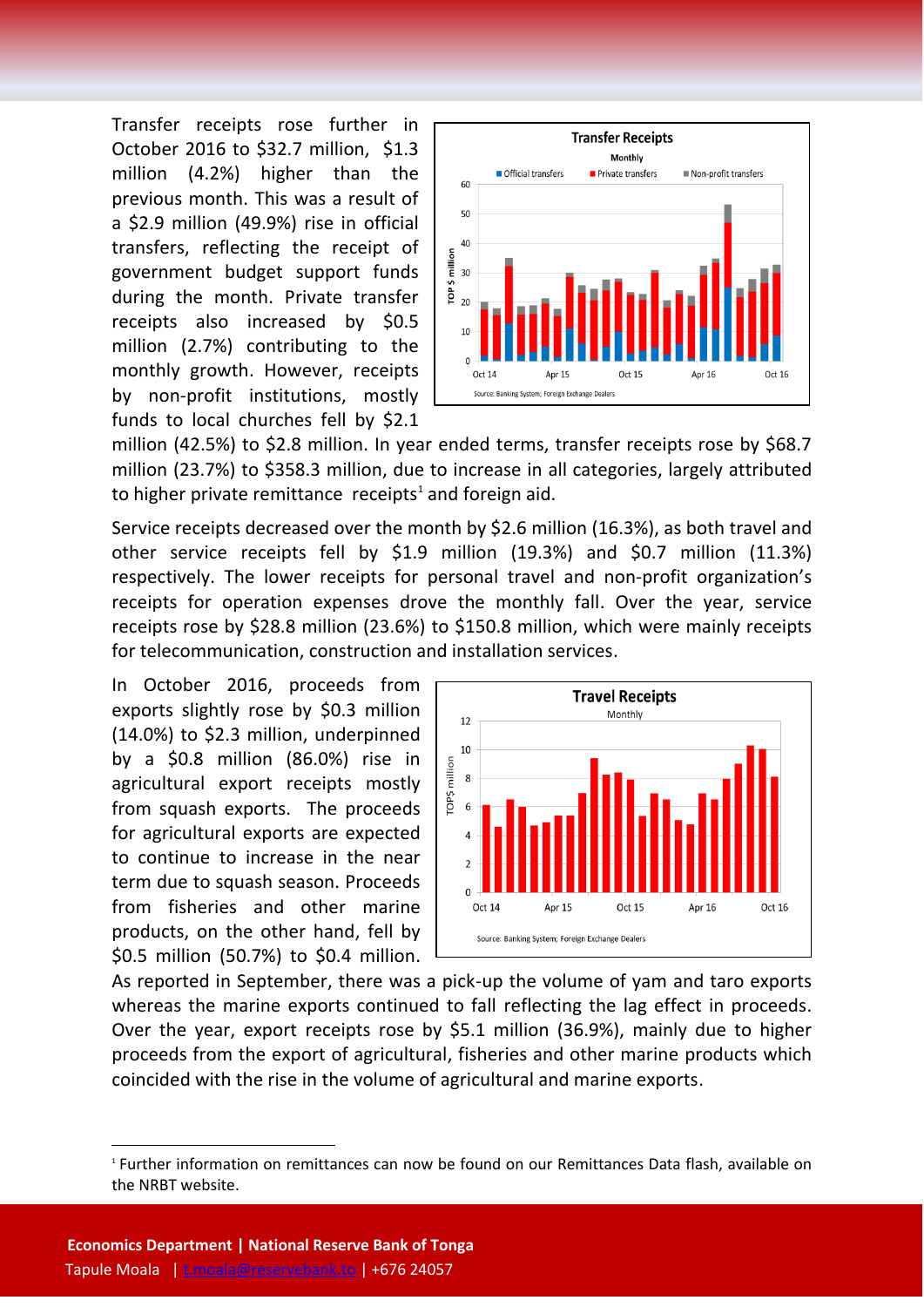#### **Financial Account & Capital Account Receipts**

Financial account receipts rose by \$0.7 million (8.9%) to \$9.0 million mostly driven by receipt from intercompany lending funds, as a local business branch loan from its branch overseas. Capital account receipts, on the other hand, fell by \$0.8 million (25.2%) to \$2.3 million due to lower receipts of capital grants by private corporations. In year ended terms, however, capital account receipts rose by \$3.7 million (18.4%), whilst financial account receipts declined by \$2.8 million (2.5%). This resulted from higher inflows of grants for private corporations and lower receipts of intercompany lending funds.

### **Total OET Payments**

Total OET payments fell to around \$52.2 million in October 2016 from a very high level of \$61.3 million in September 2016. Payments for imports of goods and services significantly fell by \$9.4 million in all major categories driving the lower OET payments. Over the year, total OET payments rose by \$74.9 million (14.3%) to \$598.3 million underpinned by higher import and services payments.

#### **Current Account Payments**

In October 2016, current account payments fell by \$7.9 million (13.7%) to \$50.2 million, representing 96% of total OET payments. Lower payments for imports and services largely contributed to the trend. In year ended terms, current account payments continued to increase by \$77.8 million (16.2%) to \$557.8 million driven by imports of construction materials.



Import payments during the month fell by \$5.8 million (16.8%), as all categories of imports decreased with other imports (mainly public enterprises importing machinery and equipment), recording the largest decline of \$2.7 million (73.4%). Over the year, import payments increased by \$32.4 million (10.6%) to \$338.5 million, which was mainly attributed to higher construction, vehicle and wholesale and retail import payments. These were supported by an increase in the motor vehicle and container registrations.

Service payments also fell over the month by \$3.7 million (25.8%) to \$10.5 million, underpinned by lower payments for consulting and other professional services. However, it rose over the year by \$23.4 million (21.7%) to \$131.5million, due mainly to higher payments for consulting, professional and other business services.

There were minimal changes to the transfer payments as it slightly rose over the month by \$0.05 million (1.0%). It also rose by \$14.7 million (29.8%) over the year,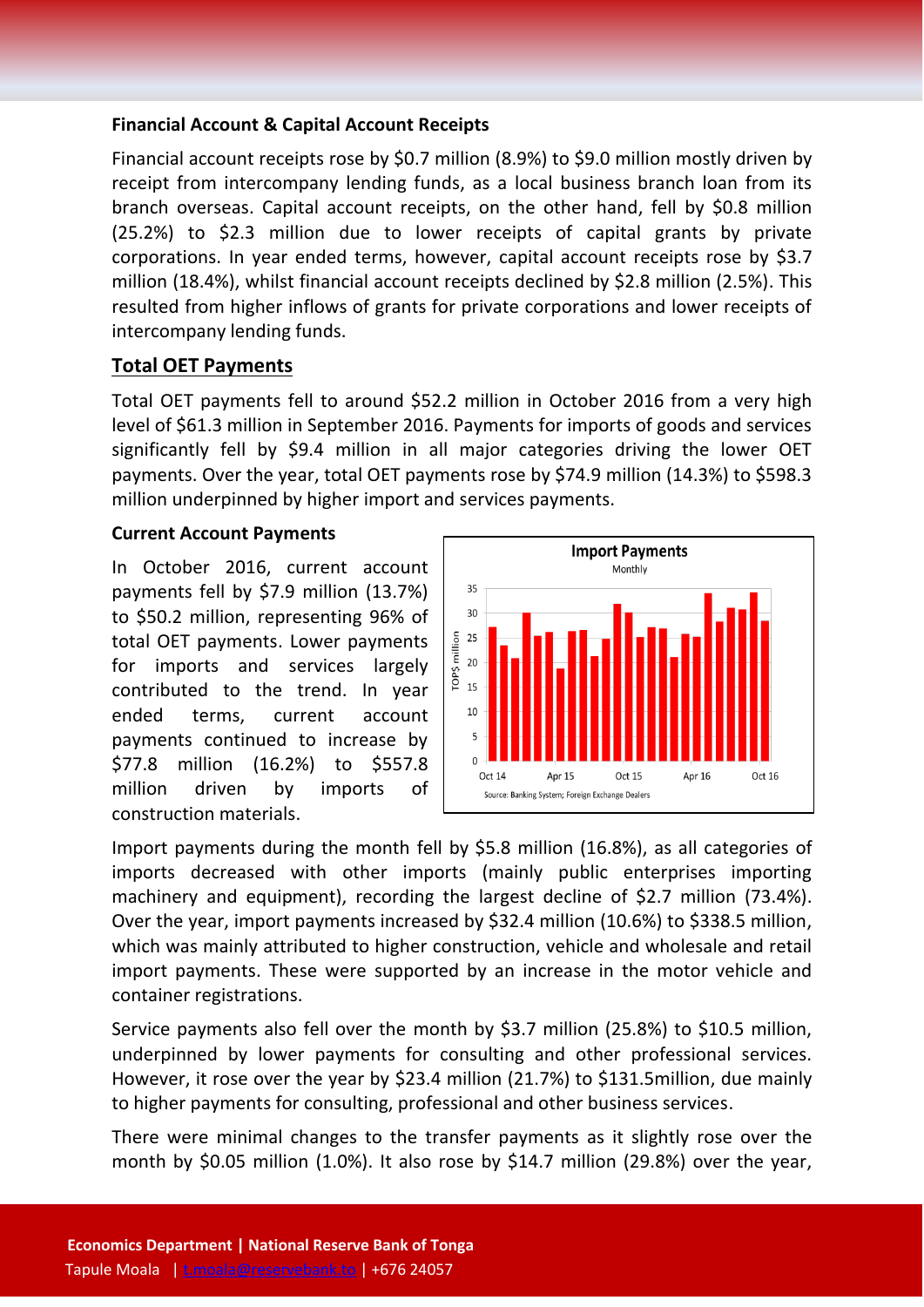mainly due to individuals sending funds to own account and gifts to support family and friends abroad.

Payments of primary income rose by \$1.4 million (28.2%) over the month to \$6.5 million, largely owed to dividend payments to foreign investors in local companies. It rose over the year as well by \$7.3 million (44.0%) to \$24.0 million, again due to dividend sent abroad.

#### **Capital & Financial Account Payments**

Capital payments rose to \$0.3 million in October 2016 from \$0.03 million last month, and declined over the year by \$1.0 million (26.8%). The movement in the capital payments over the month and year resulted from the private grants for capital expenditures and investment projects. Financial account payments, on the other hand, fell by \$1.4 million (45.3%) over the month and over the year by \$2.2 million (5.6%) underpinned by lower interbank transfers.

#### **Overall Balance & Foreign reserves**

The overall balance of OET recorded a surplus of \$3.3 million, compare to a \$2.5 million deficit in September. This was equivalent to an increase in the foreign reserves to \$367.0 million in October 2016, sufficient to cover 9.3 months of imports, well above the NRBT's minimum range of 3-4 months.





The outlook for foreign reserves is considered to remain comfortably above the minimum range, given the expectation of high remittance receipts for the upcoming Christmas festivities and other assistance from donor partners. However, delays to the inflow of these funds may pose a risk to the outlook.